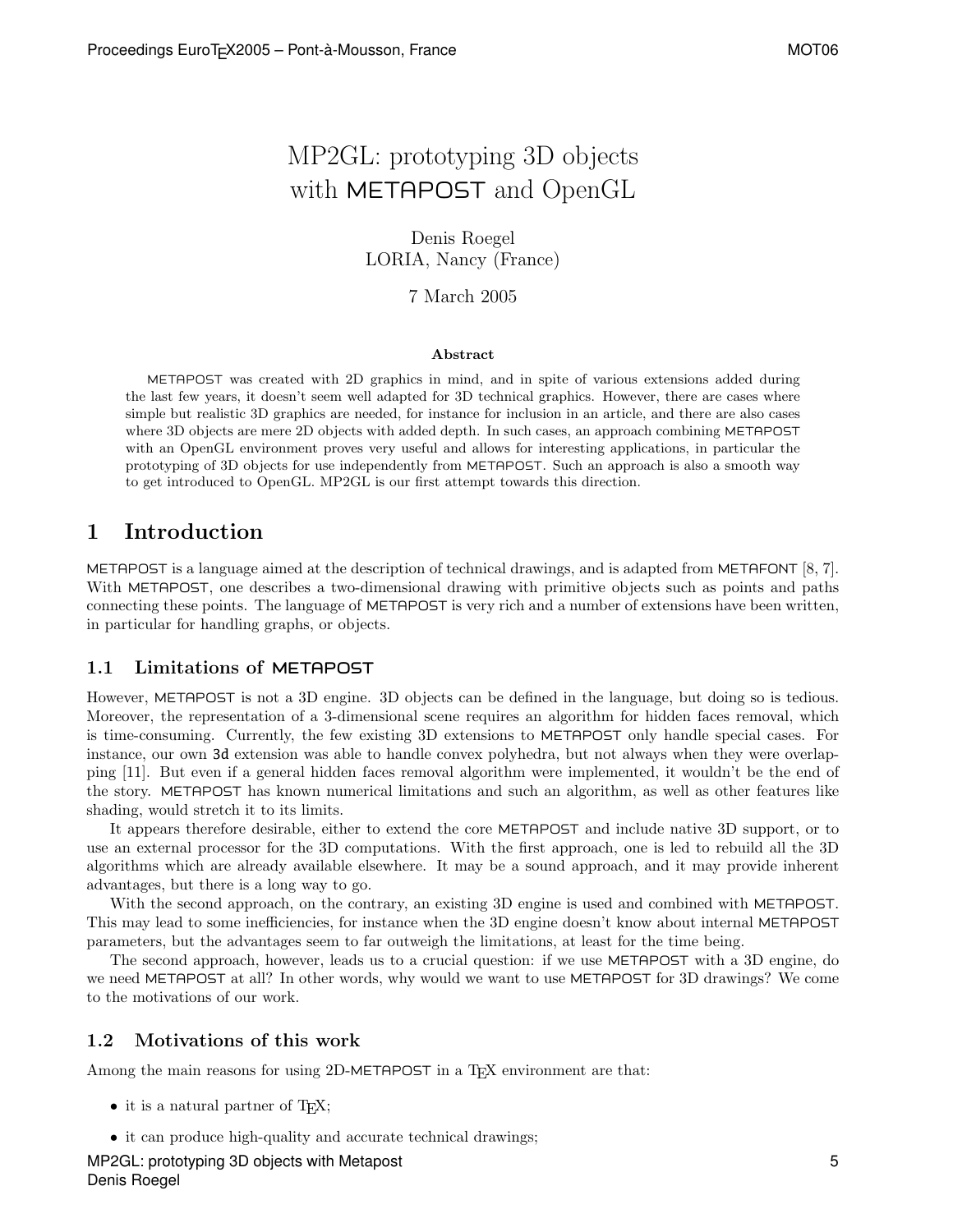- it produces vector graphics;
- it has a nice declarative approach, where equations can be used to specify points;
- it has nice types, especially the path type;
- and it is fun to use!

The main reasons for using 3D-METAPOST should at least include the previous ones. In particular, we are looking for a way to produce 3D vector graphics, while at the same time retaining the declarative approach and the ability to use types such as paths.

But we also want more. With 3D come more needs. Consider first a planar drawing. The coordinates of the origin of such a drawing are actually irrelevant. Whether a square is drawn with its lower left corner at  $(0,0)$ or at  $(1, 1)$  doesn't make a difference, as long as the bounding box of the visible part of the drawing is used for insertion.

With 3D, we have a camera (or an observer), and its location determines the point of view. But with 3D, there is also the legitimate desire to have motion, or animations. Such was actually the motivation of the 3d METAPOST package we wrote in 1997 [11]. With it, small GIF animations could be produced.

But these animations were not interactive. Now, we want interaction, so that a 3D scene created with META-POST can be animated, and the best point of view chosen, something that is often best done interactively. Once the point of view is found, a vector snapshot should be produced.

Since 3D vector graphics can be obtained by other tools than METAPOST, the answer to our question on the need of 3D-METAPOST at all is therefore that it is only needed if we want to retain an homogeneous framework common with 2D-METAPOST, and if we want to be able to have a smooth integration with TEX.

## 2 MP2GL

MP2GL is the bridge we have developped between METAPOST on one side, and OpenGL on the other. Such a bridge is interesting not only for producing 3D figures for inclusion in articles, but also for 3D objects independent of articles. We will see that linking METAPOST to OpenGL isn't that catastrophic in terms of loss of critical information, because METAPOST could reuse later outputs.



Figure 1: A T<sub>EX</sub> logo produced with MP2GL. This scene combines an object built from METAPOST paths (the 'T' with the three holes) and a predefined OpenGL icosahedron in solid output, to which a slightly larger wire frame icosahedron was superimposed.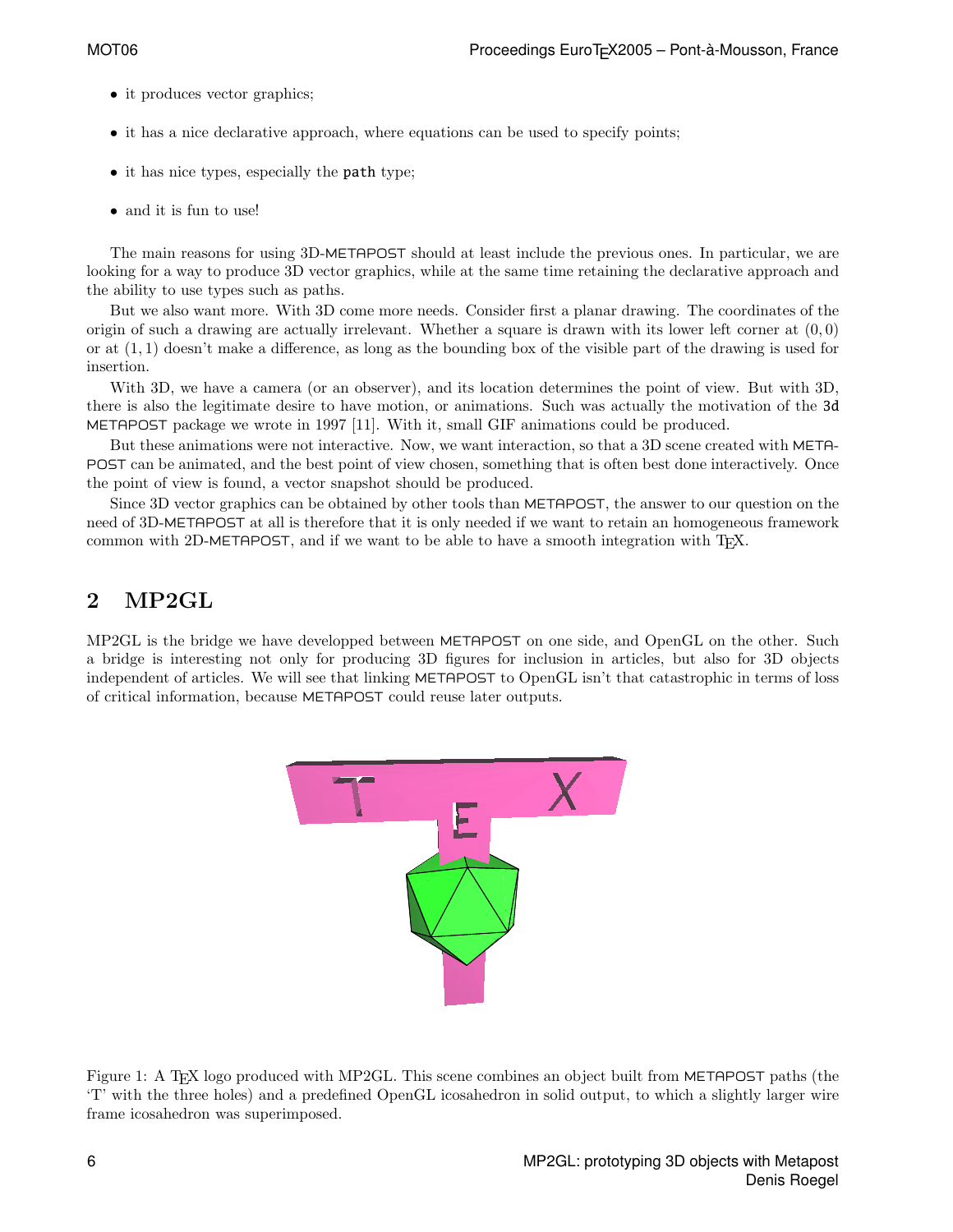### 2.1 OpenGL

OpenGL is an API for 3D graphics, which has become a standard in the industry [18]. There are OpenGL libraries for many languages and many applications are using such a library for their advanced graphics. Various games (for instance Quake) also use OpenGL.

OpenGL provides functions for the rendering of 3D scenes, and these can include lights, shading, and various other effects. The scene is drawn on a screen and adapted to its resolution. An OpenGL frame is a bitmap. OpenGL uses the z-buffer algorithm for hidden parts removal and this is done seamlessly.

We can therefore envision producing 3D bitmaps, but fortunately there are also ways to save a 3D scene, not as a bitmap, but as a vector graphics, which is independent of the screen size. This is made possible by the GL2PS library  $[2]$  (figure 2)<sup>1</sup>.



Figure 2: From METAPOST to 3D-PostScript.

## 2.2 Overview and scope of MP2GL

MP2GL currently provides a limited interface to OpenGL, and tries to be faithful to the motivations given above <sup>2</sup> .

Our aim so far has been to show the feasibility of this approach, and we have therefore only coded a few representative features. It is hoped that this approach will be extended if it proves useful.

More specifically, it occurred to us that most 3D objects that one wants to build are:

- either geometrically very simple (for instance a cube, a sphere, ...),
- or obtained simply from 2D objects (a cube, a prism, ...),
- or composed of simpler 3D objects.

In other words, we think that the greatest amount of time when building 3D objects will normally be spent on adding depth to 2D shapes. The reason behind this observation lies of course in either the manufacturing process of the objects we want to reconstruct, or in the way they function. For instance, almost every moving object is actually moving in translation or around an axis (consider a car, a steering wheel, etc.), and this usually is reflected in the shape of the object.

MP2GL is not limited to such objects, but it has facilities for handling them. In particular, MP2GL makes it possible to use paths for specifying shapes used in 3D objects.

The main features of MP2GL (in this experimental version) are:

- METAPOST input language;
- structures for points and homogeneous coordinates;
- interface to OpenGL objects (for instance polyhedra);
- ability to build low-level objects made of faces;
- ability to use METAPOST paths as a basis for prisms, including non-convex prisms with holes;
- equations can be used for positioning objects in space;

<sup>&</sup>lt;sup>1</sup>However, GL2PS has several limitations, and this will have as a consequence that there are 3D scenes which are constructible with MP2GL, but which cannot be saved in PostScript.

<sup>2</sup>MP2GL has only been tested on linux, but should be easy to adapt to other platforms, provided GL2PS is ported there.